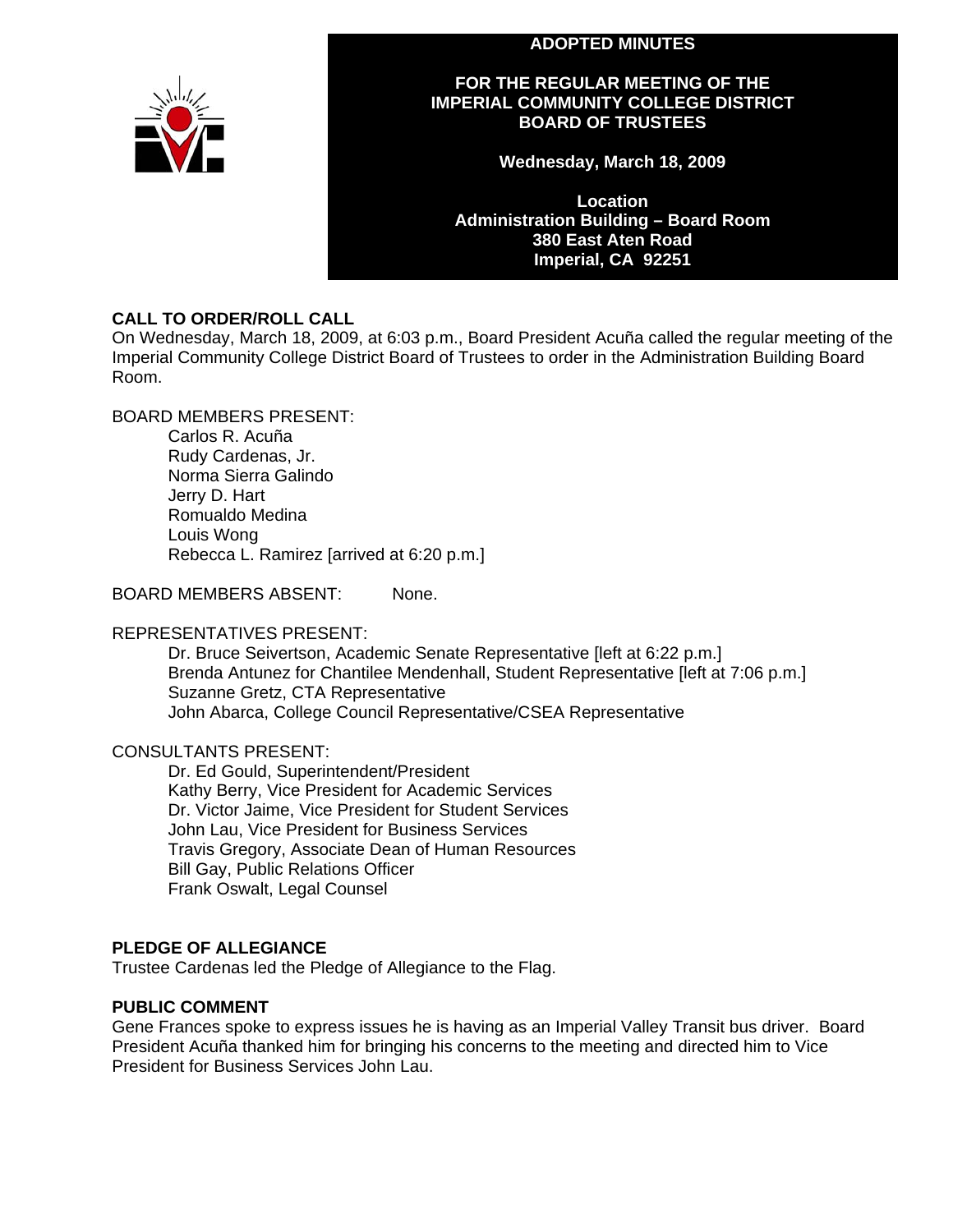Associate Dean of DSP&S Ted Ceasar spoke about the disability awareness activities that will occur on campus and invited the Trustees to attend.

Dean of Instruction Frank Rapp praised Dr. Toni Pfister for the work she has done as Student Learning Outcomes (SLO) Coordinator.

## **WRITTEN COMMUNICATION**

Board President Acuña announced that the Board received six written communications.

#### **PRESENTATION**

Presentation to Betty Kakiuchi, Nominated for Classified Employee of the Year (California Community Colleges Chancellor's Office)

Associate Dean for Human Resources Travis Gregory stated that Betty was being recognized and a plaque was being given for her nomination as Classified Employee of the Year. President Gould presented her with a plaque.

Betty spoke and stated she was honored for the nomination. She stated she never expected any recognition and stated it was a blessing to be working at IVC.

VP for Business Services Lau spoke and stated Betty was a great asset in the Business Office.

#### **INFORMATION REPORTS**

Employee of the Month (March 2009) – VP for Business Services John Lau VP for Business Services Lau spoke and announced Rosalind Summers as the employee of the month for March 2009.

VP Lau stated she was deserving of the award and stated the nomination was made by a student.

#### Board Member Reports

There were no Board Member reports.

Associated Student Government Senate Update – Chantilee Mendenhall Brenda Antunez reported the following on behalf of ASG President Mendenhall:

- Attended the "march in March" in Sacramento along with 9,000 students.
- ASG is committed to the May revise.
- ASG would be attending a sponsored National Student Advocacy Association conference in Washington, DC. ASG has contacted Congress Member Bob Filner's office to visit him on Capitol Hill.
- Hypnotist Berry Jones will be on campus on March  $31<sup>st</sup>$  and invited everyone to attend.

Trustee Galindo asked what was being done for the commemoration of Cesar Chavez. ASG Representative Antunez stated that they have not had time to plan an event.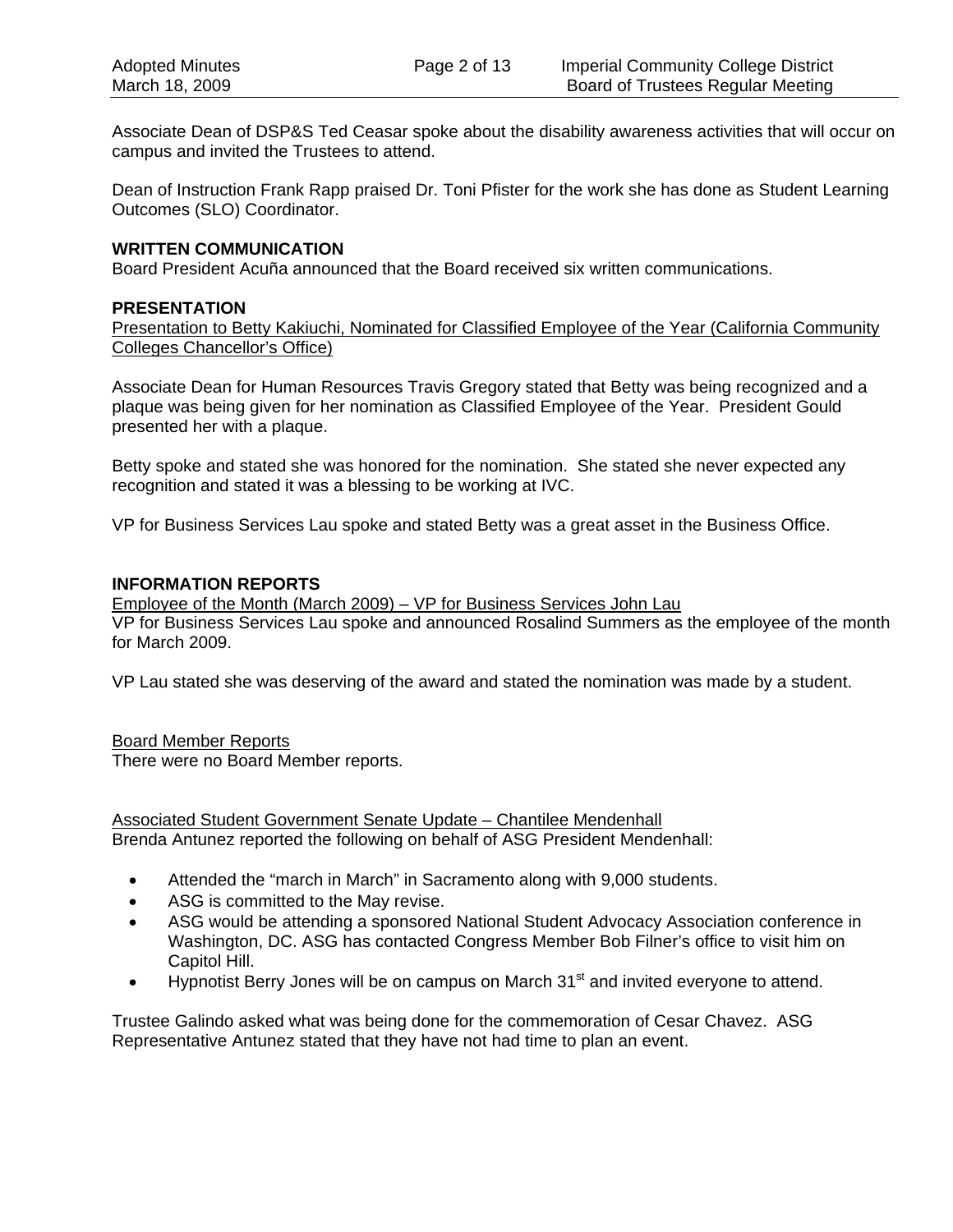# Academic Senate Update – Dr. Bruce Seivertson

Academic Senate Secretary Dr. Bruce Seivertson reported the following:

- Dr. Toni Pfister is doing a great job with the Student Learning Outcomes (SLOs).
- Would be attending several Academic Senate meetings that are part of the plenary sessions.

# College Council Update – John Abarca

College Council Chair Abarca reported the following:

- Working on the shared governance flow chart and stated it was an ongoing project.
- College Council itself is reviewing its own standing rules.
- Term for the College Council chair is up and nominations and elections will be held within the next month.
- More specific information of the discussions are posted on the website.

# Monthly Financial Report – John Lau

Vice President for Business Service Lau reported the following:

- Budget process will be starting soon and stated there would be substantial changes in the way the budgets are formulated. He stated the key to the budget process is the program review document.
- Some reserves will be needed to balance the budget and would have a better idea of the budget in May with encumbrances completed.

Board President Acuña stated he was glad to hear the phrase of "ownership of the budget."

# President's Update – Dr. Ed Gould

President Gould presented a PowerPoint presentation and reported the following:

- Spoke about the Federal Stimulus from the California point of view. He stated the stabilization funds slated for higher education and K-12 would likely not go to community colleges because colleges are not destabilized. He stated the good news was that the Workforce Investment Funds would be available to California in the amount of \$494 million. He stated \$427 million of those funds would go to the Workforce Investment Boards (WIB) who would determine allocations by mid April. He stated he is meeting with WIB members to discuss opportunities. \$74 million of the WIB funds are slated for green jobs. He stated there is an initiative by Assembly Member Perez heading the green jobs.
- At their March 17, 2009, Board of Supervisors meeting, a resolution was passed to approve consolidating elections.
- IVC was mentioned in the IV Press newspaper with a cartoon on March 15, 2009 labeled *Another View* and on March 12, 2009, with an article titled *IVC better, but not enough*. He stated the article was fair but did not agree with the title.
- IVC was in the New York Times on March 4, 2009, in the Economic Scene by David Leonhardt titled *Job Losses Show Breadth of Recession*. He stated the writer is interested in the Valley and may be coming to visit soon.
- Announced the Measure L Committee will meet March 20, 2009, to discuss a new member as John Anderson has announced his retirement. He stated the committee would be looking for a new chair and member to replace him. The committee will also discuss the Bond Fund Expenditure report and discuss the upcoming sales of bonds.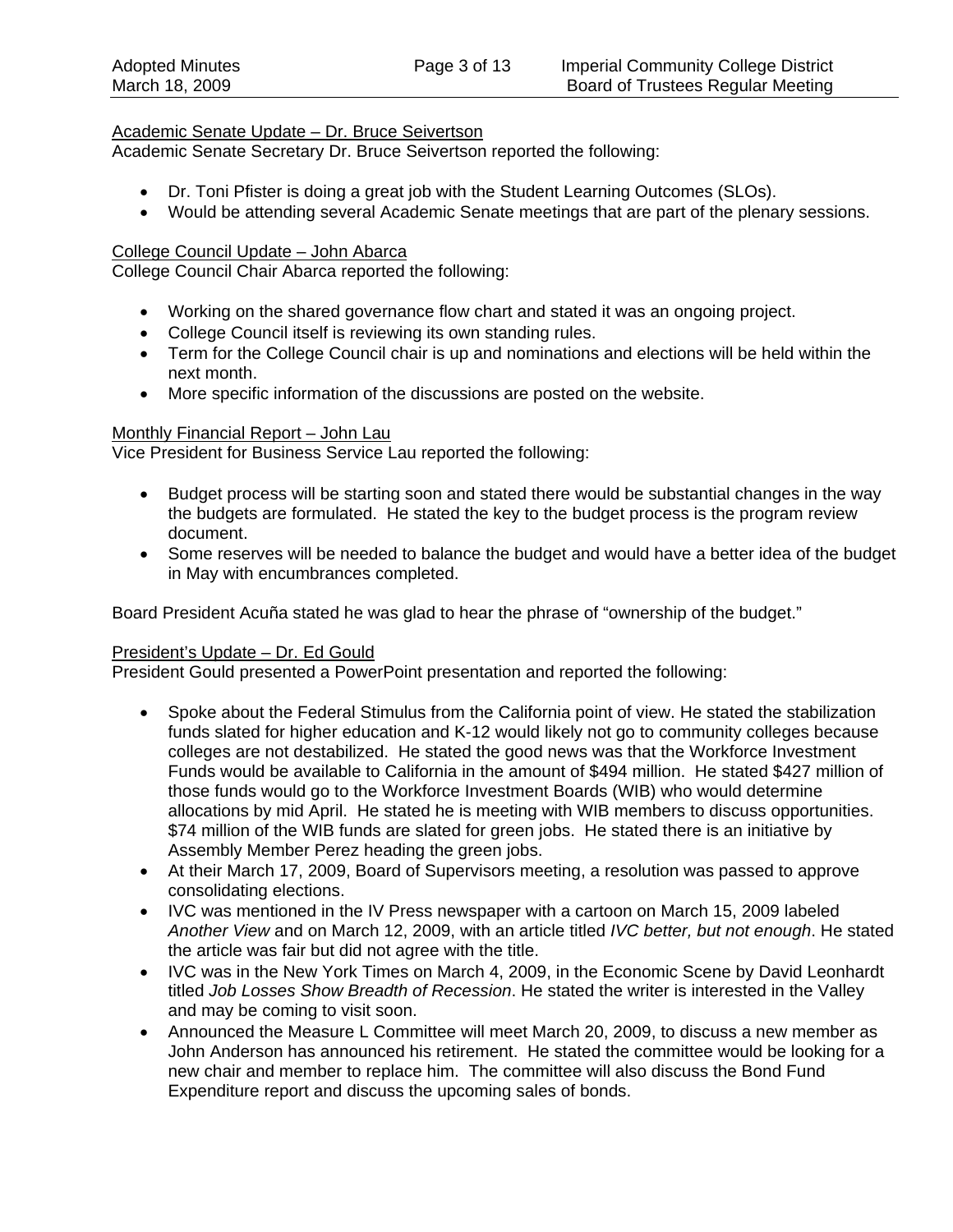• VP for Business Services Lau and he attended the meeting for the final sale of the bond in San Francisco on Friday, March 13, 2009. He stated the District would know Monday whether the Standard and Poor's (S&P) credit rating will remain the same or changes.

Board President Acuña asked if the economic market has an impact on our bond rating. President Gould stated that it did not. VP for Business Services Lau stated that one of the questions from the rating agency was how IVC would stop using the reserves in the manner that has been used.

President Gould introduced Ian Pfeiffer and Frank Salazar of Government Relations and stated they would be doing a PowerPoint presentation.

CEO of Government Relations Ian Pfeiffer spoke and stated that he and Frank Salazar created a partnership. He presented their backgrounds and discussed the approach they would want for IVC through monitoring of legislative proposals that may be of interest to IVC, recommending advocacy strategies, maintain relationships and building new relationships statewide and nationally.

Frank Salazar stated that they would make sure that money opportunities would not be falling through the cracks.

Ian Pfeiffer spoke about the Stimulus Funding and stated it is a massive bill. He stated some funds will flow through the states while other funding will flow through existing federal agency grant making processes. He stated agencies have been asked to submit to the White House and then go from there. He stated he looked forward to helping IVC with the funding.

Ian Pfeiffer spoke about what needs to be targeted such as: annual appropriations process, stimulus bill implantation process, transportation authorization process, water resources development act process, the workforce investment act, and trade adjustment assistance.

VP for Business Services Lau asked how long the process takes for appropriations.

Ian Pfeiffer stated that it is about one year.

Frank Salazar stated that IVC has a great story to tell and stated that working through Congress and the Senate, they would like to raise IVC's profile as much as possible with ample opportunities, and positioned well to move forward with this process.

# **DISCUSSION**

#### **M/S/C Cardenas/Hart Resolution No. 14311: Accountability Report for the Community Colleges (ARCC) for 2009**

#### **Discussion**

Institutional Research Analyst Dawn Chun spoke and stated that the Accountability Reporting for the Community Colleges (ARCC) was a result of AB 1417, which authorized the California Community College System Office to design and implement a performance measurement system that contained performance indicators for the system and its college's credit programs. She stated the Chancellor's Office used MIS data submitted by the colleges to generate the reports. She stated there were seven performance measurements in the 2009 study: (1) Progress and achievement rate, (2) 30 units earned rate, (3) Student persistence rate, and (4) Vocational Courses completion rate. Indicators related to pre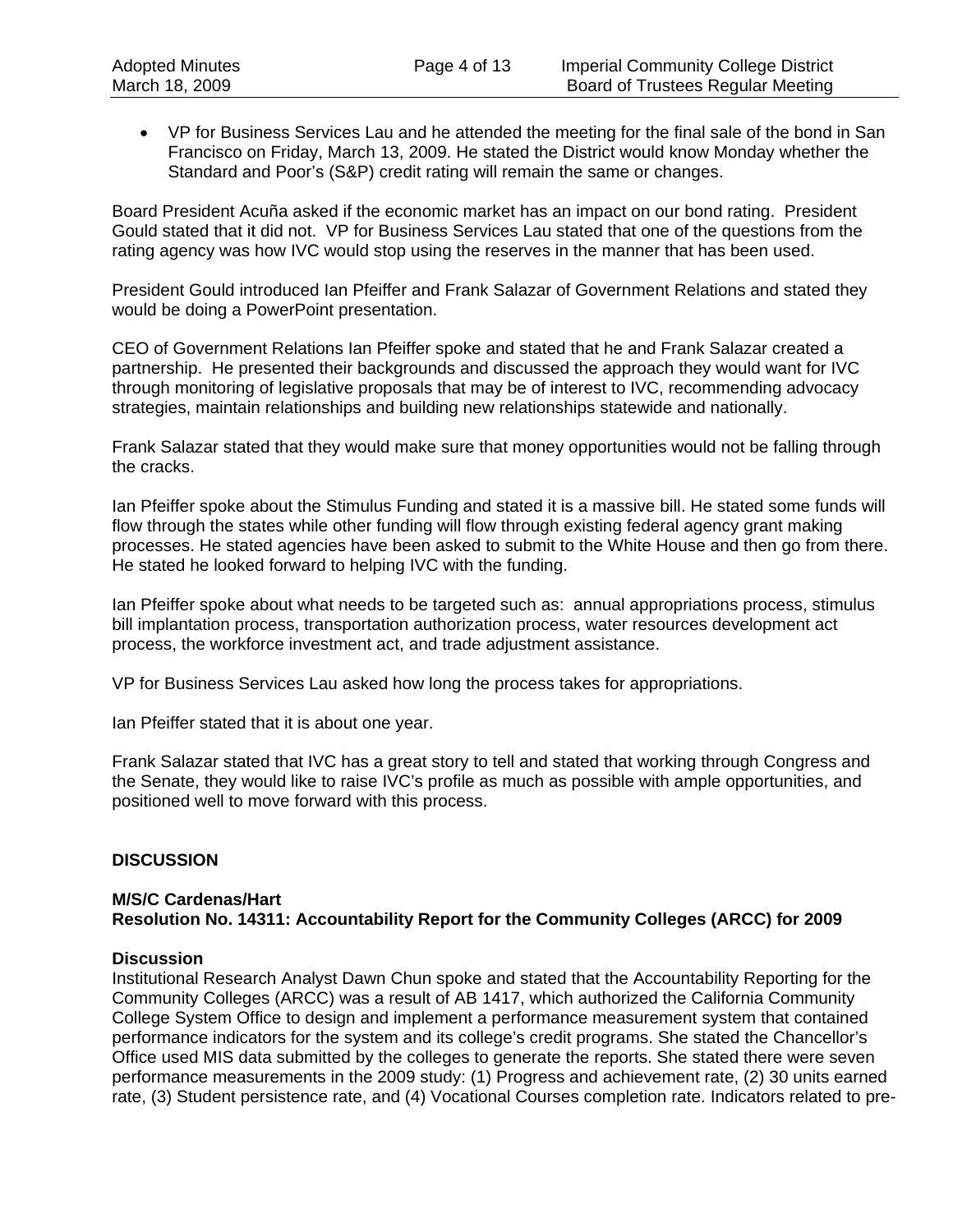collegiate skills are: (5) Basic skills course completion rate, (6) Basic skills improvement rate, and (7) ESL improvement rate. She stated that the performance data is reported in a percentage and also in reference to the college peer groups. She stated that for each of the seven performance indicators, the Chancellor's Office clustered colleges that are similar on certain factors and formed six peer groups. She stated that the peer groups were created to avoid a simple statewide ranking of colleges on a particular performance indicator.

She reviewed IVC's performance and stated that on five of the seven performance indicators, IVC performed the same or above average compared to its peer college; however, the ESL improvement rate was below average and was declining over the last three years. She stated there were collegewide efforts to acquire grant funds and to form a Language Acquisition Institute in the near future to boost student Language skills. She stated the performance on "Progress and Achievement Rate" was most disturbing and warrants investigation. She stated Student Services and the Research Departments have put in a plan to evaluate all the students in the cohort and to analyze the data. She stated they have identified some MIS coding errors that need to be corrected. She stated other findings and recommendations would be made to the President as to how IVC can improve to maximize student success and the project would be done in spring 2009 and the results would be posted on the website.

#### **Resolution**

BE IT RESOLVED that the Board accepts the Accountability Report for the Community Colleges (ARCC) for 2009.

#### **CONSENT AGENDA – BUSINESS**

**Trustee Galindo pulled the following items: Approval of Minutes dated February 7, 2009, Board Retreat and Resolution No. 14319 New Board Policy BP6450 Wireless or Cellular Telephone Use.** 

**Approval of Minutes dated February 7, 2009, Board Retreat M/S/C Cardenas/Medina (ABSTAIN: GALINDO) and the Board approved the minutes as presented.** 

**Approval of Minutes dated February 18, 2009, Regular Board Meeting M/S/C Cardenas/Wong and the Board approved the minutes as presented.** 

#### **M/S/C Cardenas/Wong Resolution No. 14312: Purchase Orders**

BE IT RESOLVED that upon the recommendation of the Superintendent/President the following Purchase Orders and Direct Payments are hereby approved:

| February 2009          |            |
|------------------------|------------|
| <b>Purchase Orders</b> | 543,775.31 |
| <b>Direct Payments</b> | 9,964.87   |
|                        | 553,740.18 |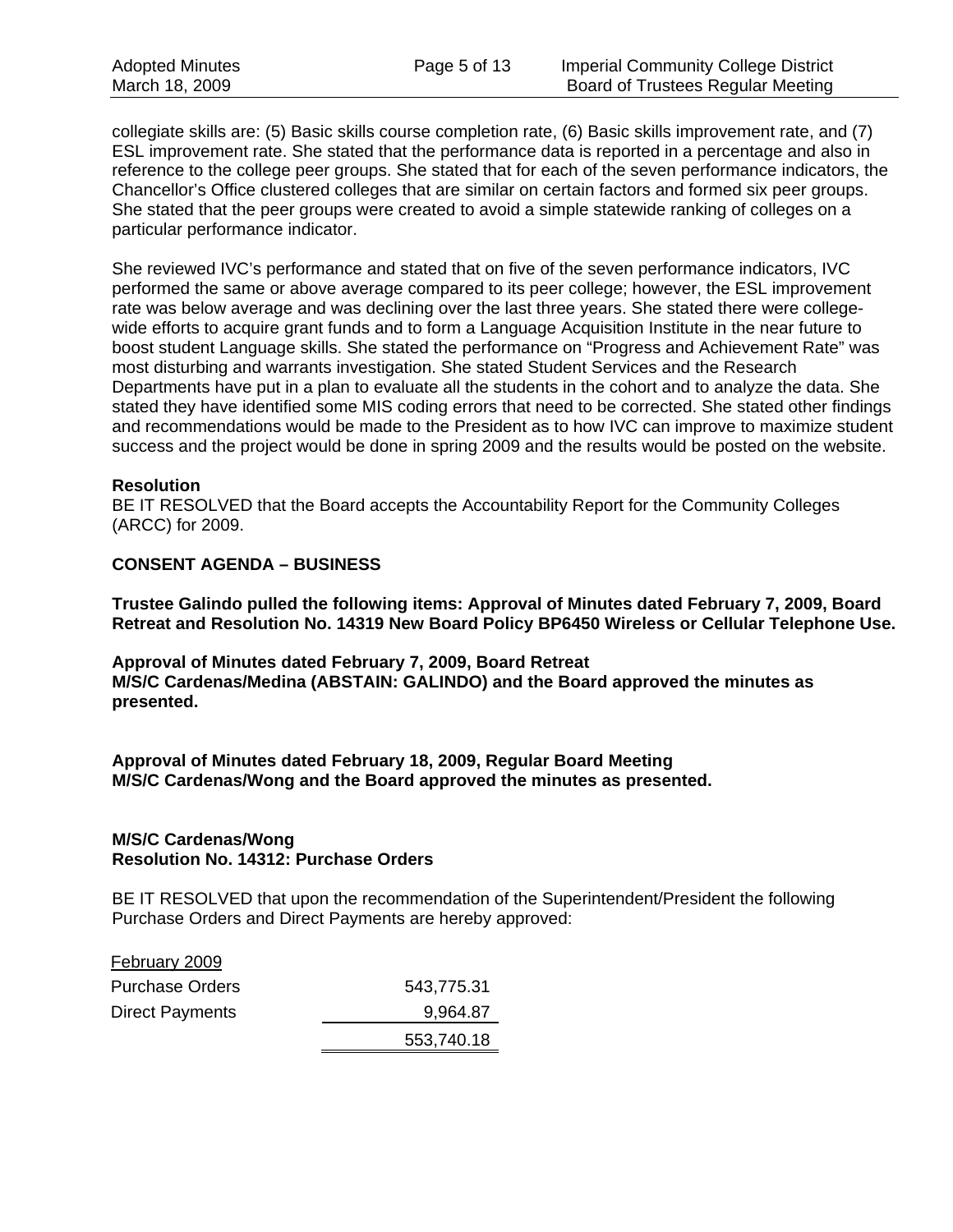## **M/S/C Cardenas/Wong Resolution No. 14313: Payroll Warrant Orders**

BE IT RESOLVED that the Board approves the recommendation of the Superintendent/President to approve the issuance of the following payroll warrants for the month of February 2009.

| 2008-09<br><b>Payroll</b><br>Warrant | Fund 10<br>General<br><b>Fund</b><br># |              | Fund 45<br><b>Child</b><br>Dev. | Fund 80<br><b>Bond</b><br><b>Fund</b> | Warrant<br>Total |
|--------------------------------------|----------------------------------------|--------------|---------------------------------|---------------------------------------|------------------|
| 2/10/09                              | 16                                     | 75,828.54    |                                 |                                       | 75,828.54        |
| 2/27/09                              | 17                                     | 2,695,622.48 | 40,666.12                       | 7,703.09                              | 2,743,991.69     |
|                                      |                                        | 2,771,451.02 | 40,666.12                       | 7,703.09                              | 2,819,820.23     |

# **M/S/C Cardenas/Wong Resolution No. 14314: Commercial Warrant Orders**

BE IT RESOLVED that the Board approves the recommendation of the Superintendent/President to approve the issuance of the following commercial warrant orders for the month of February 2009:

| 2008-09    |    | Fund 10    |                  | Fund 20         | Fund 40   | Fund 45      | Fund 50   | Fund 80      |              |
|------------|----|------------|------------------|-----------------|-----------|--------------|-----------|--------------|--------------|
| Commercial |    | General    | <b>Financial</b> | <b>Building</b> | Lease     | <b>Child</b> | Cert. of  | <b>Bond</b>  | Warrant      |
| Warrant    | #  | Fund       | Aid              | <b>Fund</b>     | Rev. Bond | Dev.         | Part.     | Fund         | Total        |
| 2/5/09     | 29 | 109.280.19 |                  |                 |           | 18.873.76    |           | 32.412.60    | 160.566.55   |
| 2/12/09    | 30 | 272.197.30 | 34.050.61        | 500.00          |           |              | 30.120.91 | .280.129.14  | 1,616,997.96 |
| 2/19/09    | 31 | 488,138.32 |                  |                 | 24.637.96 |              |           | 116.315.72   | 629.092.00   |
| 2/26/09    | 32 | 81.488.56  | 4.140.00         |                 |           | 23.60        |           |              | 85,652.16    |
|            |    | 951,104.37 | 38.190.61        | 500.00          | 24.637.96 | 18.897.36    | 30.120.91 | 1.428.857.46 | 2,492,308.67 |

# **M/S/C Cardenas/Wong Resolution No. 14315: Budget Transfers**

BE IT RESOLVED that the Board approves the recommendation of the Superintendent/President to approve the following budget transfer(s) between major object codes (within the same cost center budget): J4058029.

#### **M/S/C Cardenas/Wong Resolution No. 14316: Amend Strategic Planning Committee (Resolution No. 14262)**

BE IT RESOLVED that Resolution No. 14262, be amended as follows:

WHEREAS the function of the Strategic Planning Committee will be to develop the District's Strategic Plan after receiving input from the Educational Master Plan on the prioritized goals of the institution, both short-term and long-term. The committee will assess the stated priorities and the college resources for achieving those priorities. The Strategic Plan will address how the District can best implement the planned improvements based on the institutional resources, required and desired timeframes, and final recommendations and strategies of the Educational Master Plan, all in line with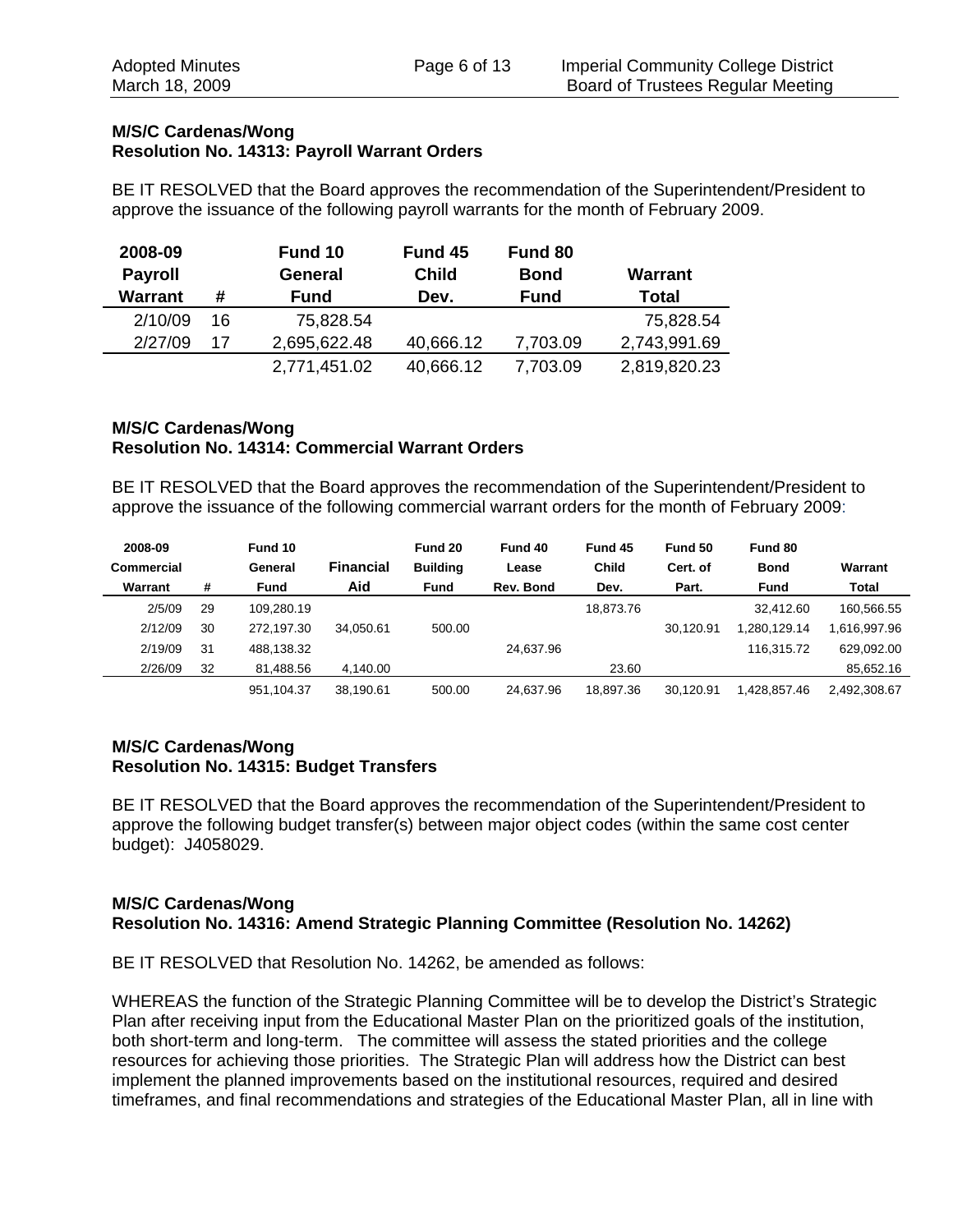the District's mission and vision. The Strategic Plan will be formally submitted every six (6) years to the Superintendent/President, corresponding with the college accreditation cycle. The committee will review and update the Strategic Plan annually.

THEREFORE, BE IT RESOLVED that the Board approves the formation of a Strategic Planning Committee.

# **M/S/C Cardenas/Wong Resolution No. 14317: Approval of Donations**

BE IT RESOLVED that the Board of Trustees accepts the following items:

BE IT FURTHER RESOLVED that thanks be hereby extended to the Agriculture Community and the following businesses for their generosity and contribution to Imperial Community College District:

| <b>BUSINESS</b>            | <b>SERVICE</b>             | <b>VALUE</b> | <b>DATE</b> |         |
|----------------------------|----------------------------|--------------|-------------|---------|
| <b>RDO</b>                 | <b>Tractor loan</b>        | \$600.00     | 10/15/2007  | In-Kind |
| <b>Ed Hale Farms</b>       | Leveling                   | \$9,079.20   | 10/26/2007  | In-Kind |
| Tom Angulo                 | <b>Trailer</b>             | \$500.00     | 10/31/2007  | In-Kind |
| Whitted Ice                | Ice                        | \$24.00      | 10/31/2007  | In-Kind |
| Helena                     | <b>Beat Lime</b>           | \$5,600.00   | 11/31/2007  | In-Kind |
| <b>Bill Brandt</b>         | Compost                    | \$10,061.96  | 12/3/2007   | In-Kind |
| <b>Rubin Seeds</b>         | <b>Wheat Seed</b>          | \$1,225.00   | 1/3/2008    | In-Kind |
| <b>Ed Hale Farms</b>       | plant                      | \$1,100.00   | 1/4/2008    | In-Kind |
| Dune                       | fertilizer                 | \$4,500.00   | 1/8/2008    | In-Kind |
| Helena                     | <b>UN32</b>                | \$4,000.00   | 2/8/2008    | In-Kind |
| J.R. Simplot               | fertilizer                 | \$4,000.00   | 4/12/2008   | In-Kind |
| <b>Farm Aviation</b>       | Fertilizer application     | \$432.00     | 4/15/2008   | In-Kind |
| Soil Serv                  | amendments                 | \$4,000.00   | 5/1/2008    | In-Kind |
| Hutch-N-Son Inc.           | Straw hauling              | \$475.00     | 6/4/2008    | In-Kind |
| 11D                        | Ag Dept needs/scholarships | \$3,000.00   | 6/6/2008    |         |
| Claytons                   | <b>Drain Maintenance</b>   | \$4,154.40   | 6/18/2008   | In-Kind |
| <b>Trio Equipment</b>      | <b>Tractor Work</b>        | \$5,626.00   | 8/6/2008    | In-Kind |
| Lidco                      | Labor installation         | \$10,000.00  | 10/27/2008  | In-Kind |
| <b>Elms Equipment</b>      | Equipment                  | \$112.51     | 10/29/2008  | In-Kind |
| <b>RDO</b>                 | <b>Tractor loan</b>        | \$400.00     | 12/3/2008   | In-Kind |
| <b>Rockwood Chemical</b>   | Herbicide                  | \$68.83      | 12/5/2008   | In-Kind |
| Rodger Gaudi               | <b>Tractor Work</b>        | \$80.00      | 12/5/2008   | In-Kind |
| Elmore                     | <b>Tractor work</b>        | \$5,000.00   | 12/10/2008  | In-Kind |
| Ed Hale                    | <b>Farms Leveling</b>      | \$3,000.00   | 1/7/2009    | In-Kind |
| Ed Hale                    | Farms chisle/disc          | \$1,600.00   | 1/8/2009    | In-Kind |
| <b>Rubin Seed</b>          | <b>Wheat Seed</b>          | \$1,500.00   | 1/8/2009    | In-Kind |
| Ed Hale                    | plant                      | \$1,100.00   | 1/10/2009   | In-Kind |
| <b>Brant Cattle</b>        | manure                     | \$4,500.00   | 1/15/2009   | In-Kind |
| <b>Butter Spur Feeding</b> | manure                     | \$4,500.00   | 1/15/2009   | In-Kind |
| <b>Imperial Compost</b>    | manure                     | \$4,500.00   | 1/15/2009   | In-Kind |
| <b>Phillips Cattle</b>     | manure                     | \$4,500.00   | 1/15/2009   | In-Kind |
| Helena                     | Urea                       | \$500.00     | 2/6/2009    | In-Kind |
| <b>Britschgi Farms</b>     | <b>Tractor loan</b>        | \$5,000.00   | multiple    | In-Kind |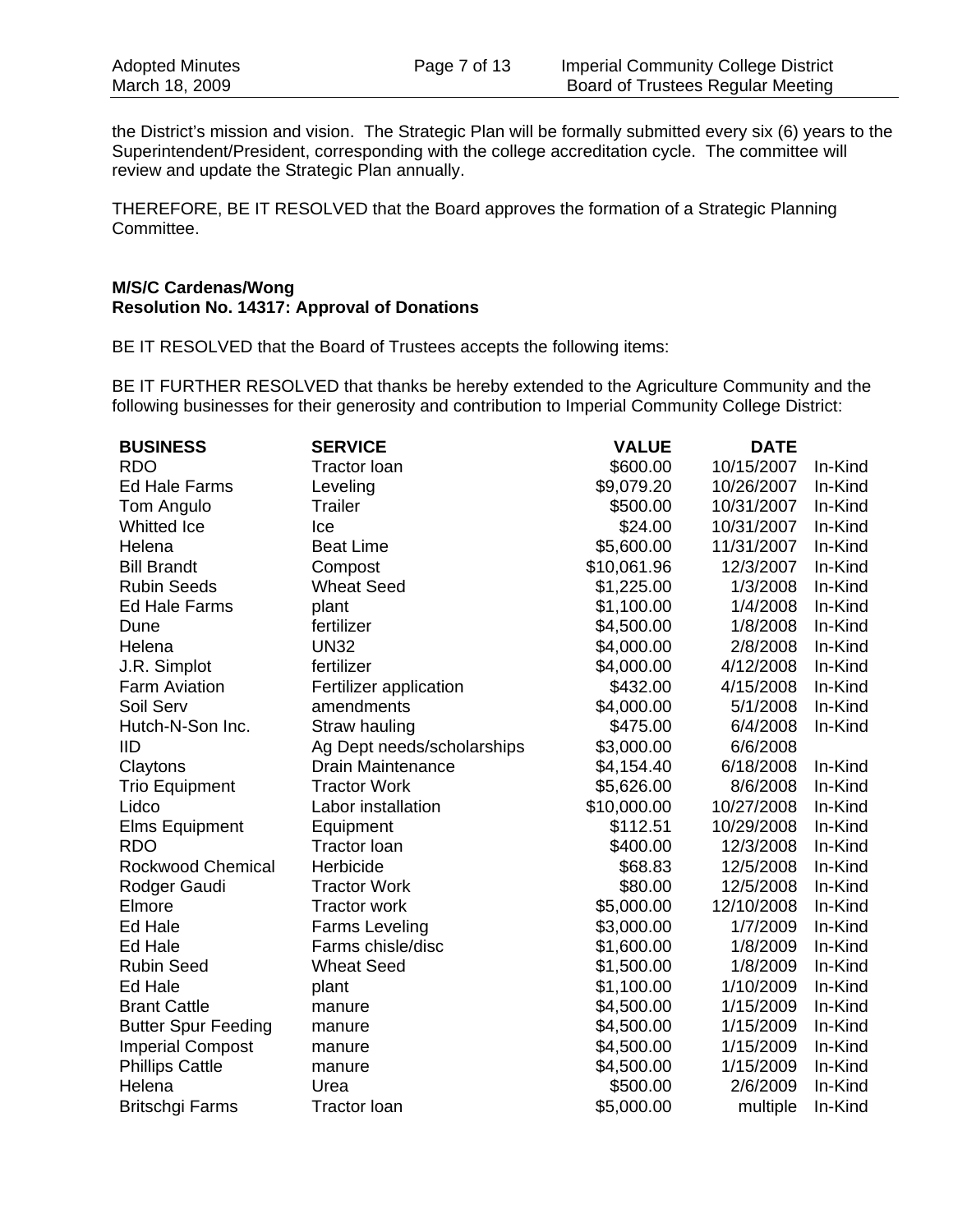Jack Aquirre **Disc Disc Contained Base Contained Base Contained Base Contained Base Contained Base Contained Base Contained Base Contained Base Contained Base Contained Base Contained Base Contain** 

**TOTAL \$107,938.90** 

# **A motion to withdraw the original motion on M/S/C Cardenas/Wong by Trustee Cardenas, seconded by Trustee Wong. M/S/C Ramirez/Wong**

**Resolution No. 14318: California Community College Trustees (CCCT) Board Election – 2009** 

#### **Discussion**

Trustee Cardenas asked that Jerry Hart and Manny Ontiveros be considered for nomination.

Trustee Hart stated that a recommendation was given by SDICCCA that only Alliance and SDICCCA members be nominated.

After some discussion, the following action was taken:

A motion was made by Trustee Ramirez, seconded by Trustee Wong to nominate the following: Nancy Chadwick, Palomar CCD Marcia Zableckis, Barstow CCD Jerry Hart, Imperial CCD \*Manny Ontiveros, North Orange County CCD Jacqueline Simon, MiraCosta CCD Eva Kinsman, Copper Mountain CCD

# **Resolution**

BE IT RESOLVED that the Board nominates the following individuals to fill the seven three-year term vacancies on the CCCT Board of Directors for 2009:

1. Cy Gulassa, Peralta CCD 2. Janet Chaniot, Mendocino-Lake CCD 3. Nancy Chadwick, Palomar CCD 4. Marcia Zableckis, Barstow CCD 5. Jerry Hart, Imperial CCD 6. John Rodgers, Kern CCD 7. Douglas Otto, Long Beach CCD 8. \*Manny Ontiveros, North Orange County CCD 9. Jacqueline Simon, MiraCosta CCD 10. Christopher Stampolis, West Valley-Mission CCD 11. \*Jeanette Mann, Pasadena Area CCD 12. Carmen Avalos, Cerritos CCD 13. Eva Kinsman, Copper Mountain CCD 14. \*Bernard "Bee Jay" Jones, Allan Hancock Joint CCD 15. Louise Jaffe, Santa Monica CCD

\*Incumbent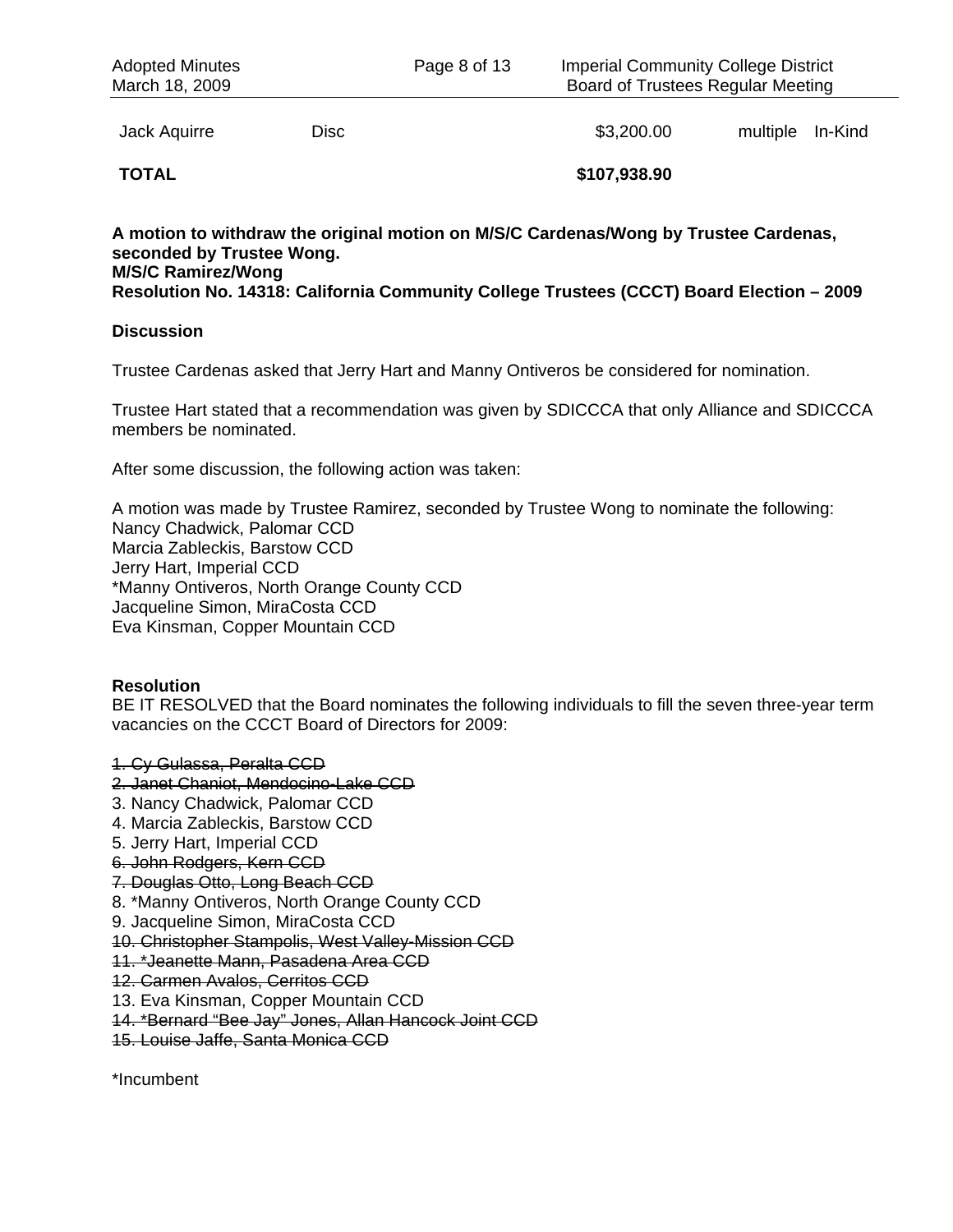# **M/S/C Wong/Ramirez**

### **Resolution No. 14319: New Board Policy BP6450 Wireless or Cellular Telephone Use**

#### **Discussion**

Trustee Galindo asked the number of phones the District carries. President Gould stated there were two phones and there may be a need for a third one.

#### **Resolution**

WHEREAS Board Policy BP 6450 is legally recommended by the Community College League of California;

WHEREAS College Council (12/08/08) and Academic Senate (11/19/08) reviewed the policy;

NOW, THEREFORE, BE IT RESOLVED that the Board approves the following new Board Policy BP6450 regarding cellular telephone use:

#### *BP 6450 Wireless or Cellular Telephone Use*

*References: Vehicle Code Sections 12810.3, 23123, and 23124; Internal Revenue Code (I.R.C.) Sections 274(d)(4) and 280(d)(4)* 

The Superintendent/President shall determine if it is in the best interest of the District to provide a cellular or wireless phone at District expense.

The District shall require employees to keep records to distinguish between business and personal calls made on wireless or cellular telephones provided by the District. Cellular telephones provided by the District are classified by the Internal Revenue Service as "listed property" and may be included as employee wages, unless they are used exclusively for business purposes.

Motor vehicle drivers may not use wireless or cellular telephones while operating their vehicles without a hands-free listening device and shall comply with all requirements of California law regarding the use of wireless or cellular telephones in vehicles.

#### **M/S/C Cardenas/Wong Resolution No. 14320: Revision of Board Policy BP2310 Regular Meetings of the Board**

BE IT RESOLVED that the Board approves the following revisions to Board Policy BP2310 regarding regular meetings of the Board:

#### *BP 2310 Regular Meetings of the Board*

*References: Education Code Section 72000(d); Government Code 54952.2, 54953 et seq.: 54961* 

Regular meetings of the Board shall be held on the third Tuesday Wednesday of each month, unless otherwise posted*.* The time of the meeting will be at 6:00 P.M. Regular meetings of the Board shall normally be held at Imperial Valley College Administrative Building Board Room, 380 East Aten Road, Imperial, California*.*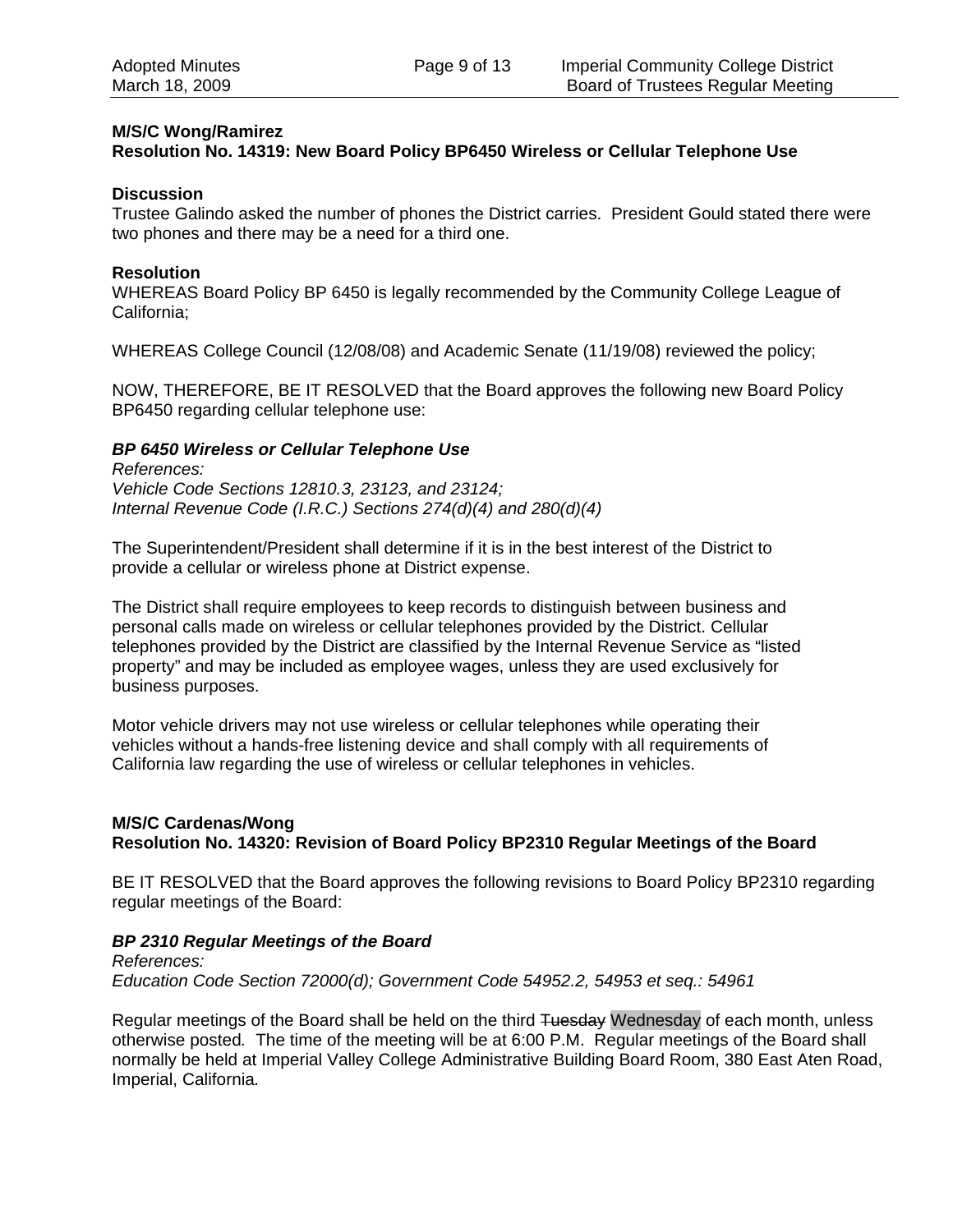A notice identifying the location, date, and time of each regular meeting of the Board shall be posted at least ten (10 days) 72 hours prior to the meeting and shall remain posted until the day and time of the meeting.

All regular meetings of the Board shall be held within the boundaries of the District except in cases where the Board is meeting with another local agency or is meeting with its attorney to discuss pending litigation if the attorney's office is outside the District.

All regular and special meetings of the Board shall be open to the public, be accessible to persons with disabilities, and otherwise comply with Brown Act provisions, except as required or permitted by law.

#### **M/S/C Cardenas/Wong Resolution No. 14321: CalWORKS Agreement**

WHEREAS, pursuant to the Greater Avenues for Independence Act enacted by the California legislature in 1985, each County must provide employment services for its welfare recipients ("CalWORKS Program," formerly known as the "GAIN" program); and

WHEREAS, under the terms of the CalWORKS Program, County of Imperial (County) is authorized to contract with any local community college in order to provide the required serves;

WHEREAS, Imperial Community College District (College) through this agreement will implement the vocational assessment component of the CalWORKS Program;

NOW THEREFORE BE IT RESOLVED, that the Imperial Community College District agrees to the agreement for the period of July 1, 2008 to June 30, 2009; and

BE IT FURTHER RESOLVED that the total compensation under the term of this agreement shall not exceed Five Hundred Seventy-Six Thousand Eight Hundred Sixty-Four Dollars, (\$576,864.00), inclusive of costs.

# **CONSENT AGENDA – EDUCATIONAL SERVICES**

# **M/S/C Cardenas/Wong Resolution No. 14322: Major, Certificate, Course Additions, and Deletions**

WHEREAS, new programs, program deletions, and new courses within the programs have been approved by the Curriculum and Instruction Committee and instructional administration, and satisfy all applicable requirements of Title 5 regulations. All factors, taken as a whole, support the establishment and maintenance of the proposed instructional programs and courses.

BE IT RESOLVED that the Board approves the recommendation of the Curriculum and Instruction Committee (11-06-08, 12-04-08) and the Academic Senate (2-18-09), with the consent of the Superintendent/President, as follows:

#### **NOVEMBER 6, 2008 C & I COMMITTEE MEETING New Credit Courses**

PE 170 – Bowling, Beginning (1.0) PE 171 – Bowling, Intermediate (1.0) PE 172 – Bowling, Advanced (1.0)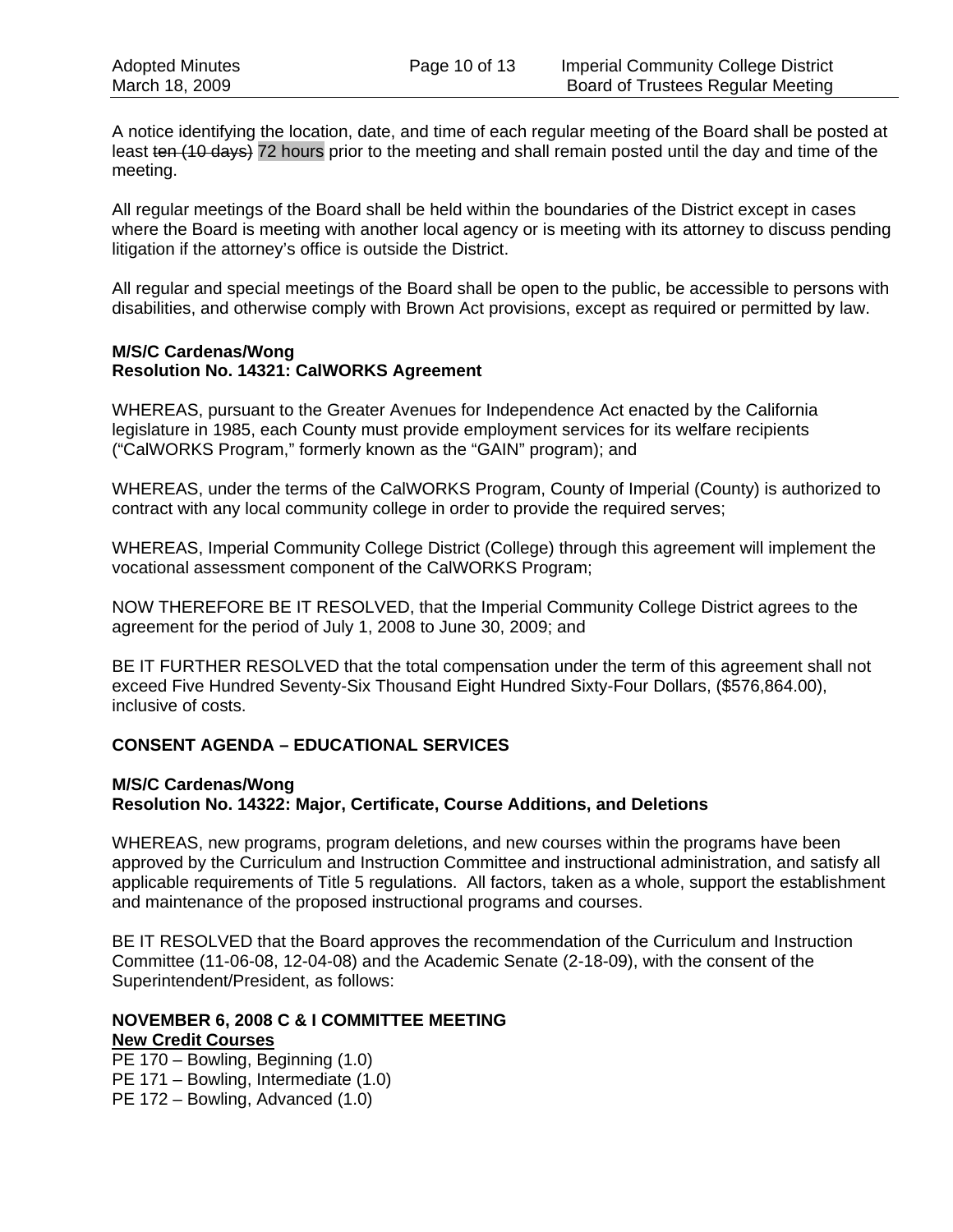# **DECEMBER 4, 2008 C & I COMMITTEE MEETING New Credit Courses**

ANTH 120 – Introduction to Archaeology (3.0)

- FIRE 108 Fire and Emergency Services Safety/Survival (3.0)
- FIRE 220 Public Education 1 (2.5)
- FIRE 222 Fire Command 1C (2.5)
- FIRE 224 Fire Prevention 1C (2.5)
- FIRE 240 Fire Instructor 2A (2.5)

# **CLOSED SESSION M/S/C Ramirez/Wong to go into CLOSED SESSION at 7:06 p.m.**

- 1. CONFERENCE WITH LEGAL COUNSEL ANTICIPATED LITIGATION Significant exposure to litigation pursuant to subdivision (b) of Section 54956.9: (One potential case)
- 2. PUBLIC EMPLOYEE(S) DISCIPLINE/DISMISSAL/RELEASE
- 3. NEGOTIATIONS UNDER THE EDUCATIONAL EMPLOYMENT RELATIONS ACT Conference with District Negotiators: John Lau and Travis Gregory Employee Organization: CSEA Chapter 472 RE: Negotiations Update and Direction

### **OPEN SESSION M/S/C Wong/Ramirez to go into OPEN SESSION at 7:46 p.m.**

- 1. Information was given, no action taken.
- 2. Information was given, no action taken.
- 3. Information was given and a counter offer was provided. The counter offer was unanimously voted and approved by all Trustees.

# **CONSENT AGENDA – HUMAN RESOURCES**

# **M/S/C Hart/Wong Resolution No. 14323: Faculty Retirement**

BE IT RESOLVED that the Board accepts, with sincere regret, the retirement of Professor Armand Orensztein, effective at the end of the spring semester 2009.

BE IT RESOLVED that sincere appreciation be expressed for his 42 years of devoted service to Imperial Valley College.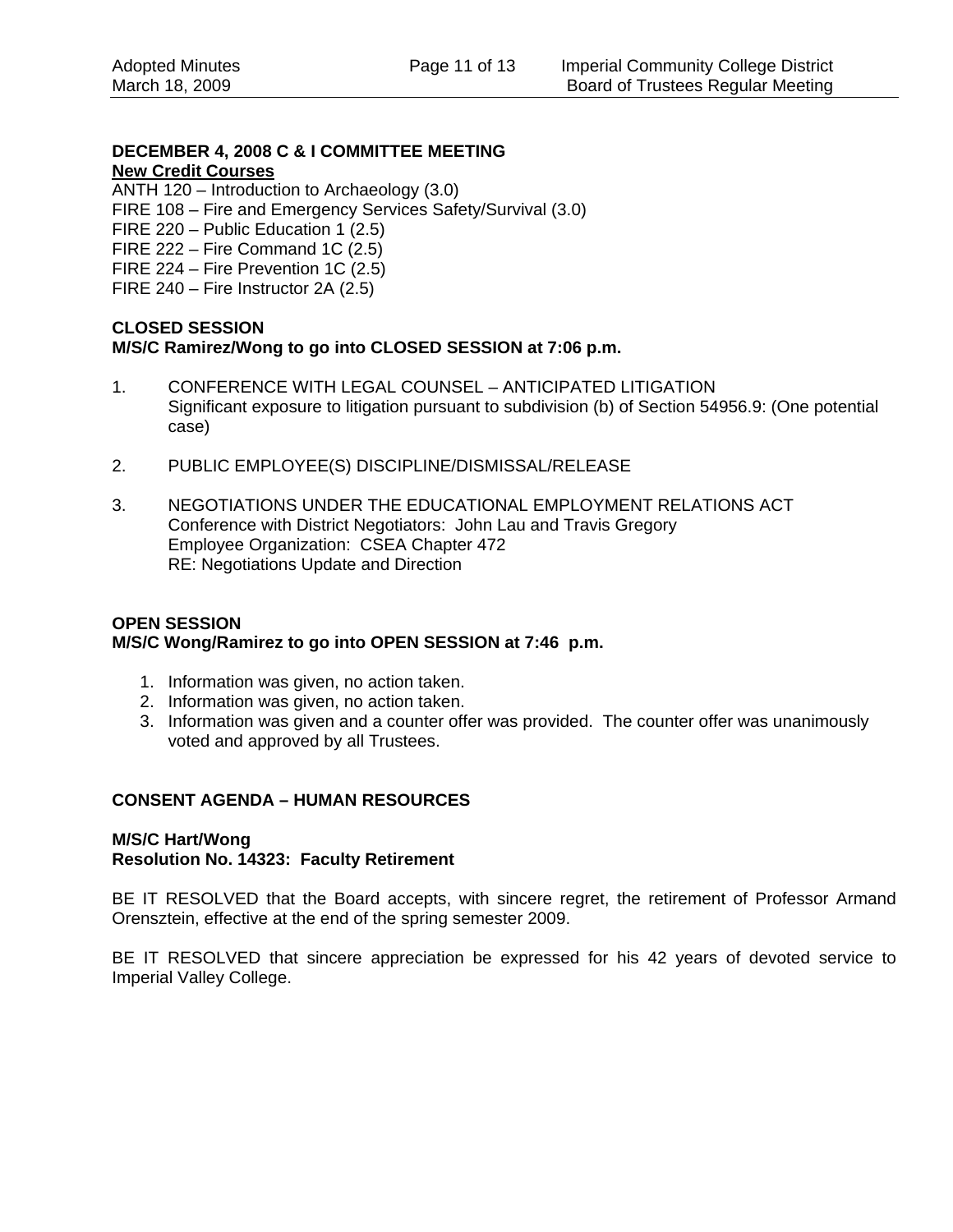#### **M/S/C Hart/Wong Resolution No. 14324: Non-Credit Adjunct Instructor Employment**

BE IT RESOLVED that the Board approves the recommendation of the Superintendent/President to employ the following personnel during the spring 2009 session, at the hourly rate provided for in Resolution No. 12945. Employment is contingent upon sufficient enrollment:

Name **Name** Possible Assignment Almousouti, Billy **Business** Boutwell, Marsha **Disabled Student Program & Services** Brister, Gloria **Business** Carvajal, Rosa **English as a Second Language** Castillo, Raymond **American Citizenship** Castro, Jesus-Gerardo Computer Information Systems Castro, Monica English as a Second Language Cannon, Jimmie Music Delys, John English as a Second Language Freitas, Linda Disabled Student Program & Services Garcia, Norma Business Herrera, Cynthia **English as Second Language** Lang, Dennis **Music** Music Magana, Angelica **English as a Second Language** Martinez, Martha **Martings** Computer Information Systems Ramirez-Dominguez, Rosalinda English as a Second Language Rivera, Concepcion English as a Second Language Roman, Donaciano **Computer Information Systems** Urena, Patricia Disabled Student Programs & Services Vasquez, Melisa Business

#### **M/S/C Hart/Wong**

**Resolution No. 14325: Grant Another Designated Period for Two Years Additional Service Credit** 

WHEREAS, Imperial Community College District, under a contract administrated by Imperial County Schools, participates in the Public Employees' Retirement System, and

WHEREAS, Imperial Community College District desires to provide a designated period for Two Years Additional Service Credit, Section 20904, based on the contract amendment included in said contract which provided for Section 20904, Two Years Additional Service Credit, for eligible miscellaneous members;

NOW, THEREFORE, BE IT RESOLVED, that Imperial Community College District does seek to add a designated period, and does hereby authorize this Resolution, indicating a desire to add a designated period from **May 12, 2009** through **October 1, 2009** for miscellaneous members eligible to retire in the Imperial Community College District.